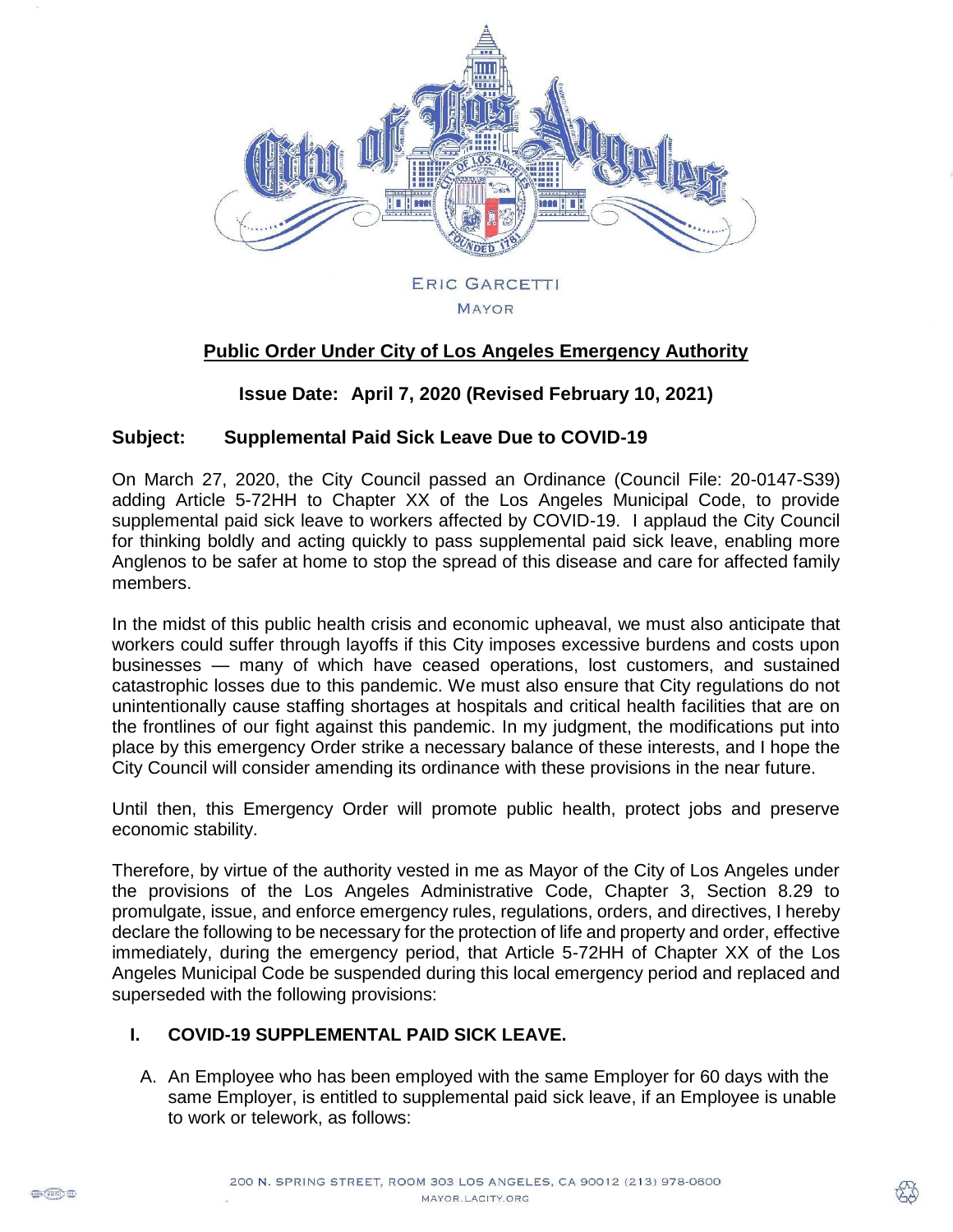- 1. An Employee who works at least 40 hours per week or is classified as a fulltime Employee by the Employer shall receive 80 hours of supplemental paid sick leave. Supplemental paid sick leave shall be calculated based on an Employee's average two week pay over the last 60 days of employment.
- 2. An Employee who works less than 40 hours per week and is not classified as a full-time Employee by the Employer shall receive supplemental paid sick leave in an amount no greater than the Employee's average two week pay over the last 60 days of employment.
- B. For purposes of this Order, an Employee is an individual who performs any work within the geographic boundaries of the City for an Employer. For purposes of this Order, an Employer is a person in Section 18 of the California Labor Code, including a corporate officer or executive, who directly or through an agent or any other person, including through the services of a temporary service or staffing agency or similar entity, employs or exercises control over the wages, hours or working conditions of any Employee. This Order shall apply to an Employer that has either: (i) 500 or more employees within the City of Los Angeles; or (ii) 2,000 or more employees within the United States.
- C. In no event shall the supplemental paid sick leave amount paid to an Employee exceed \$511 per day and \$5,110 in the aggregate. Employees of joint Employers are only entitled to the total aggregate amount of leave specified for Employees of one Employer.

# **II. EMPLOYEE REQUEST FOR SUPPLEMENTAL PAID SICK LEAVE.**

- A. An Employer shall provide supplemental paid sick leave upon the oral or written request of an Employee if:
	- 1. The Employee takes time off due to COVID-19 infection or because a public health official or healthcare provider requires or recommends the Employee isolate or self-quarantine to prevent the spread of COVID-19;
	- 2. The Employee takes time off work because the Employee is at least 65 years old or has a health condition such as heart disease, asthma, lung disease, diabetes, kidney disease, or weakened immune system;
	- 3. The Employee takes time off work because the Employee needs to care for a family member who is not sick but who public health officials or healthcare providers have required or recommended isolation or self-quarantine; or
	- 4. The Employee takes time off work because the Employee needs to provide care for a family member whose senior care provider or whose school or child care provider caring for a child under the age of 18 temporarily ceases operations in response to a public health or other public officials recommendation. This provision is only applicable to an Employee who is unable to secure a reasonable alternative caregiver.
- B. An Employer may not require a doctor's note or other documentation for the use of Supplemental Paid Sick Leave.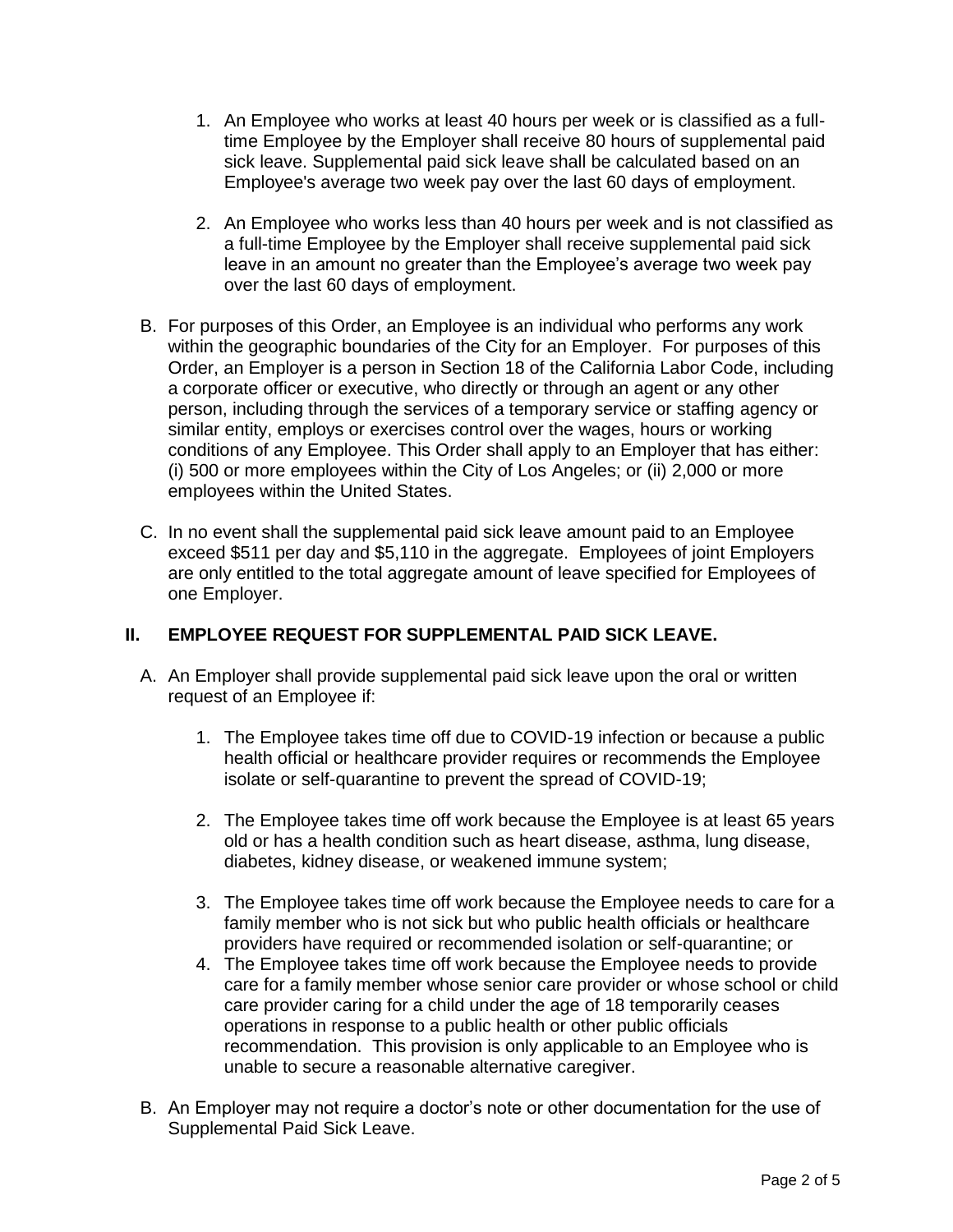# **III. EMPLOYER OFFSET.**

An Employer's obligation to provide 80 hours of Supplemental Paid Sick Leave under this Order shall be reduced for every hour an Employer allowed an Employee to take paid leave in an amount equal to or greater than the requirements in Section II, not including previously accrued hours, on or after March 4, 2020, for any of the reasons described in Paragraph II.A.1-4 or in response to an Employee's inability to work due to COVID-19.

### **IV. EXEMPTIONS.**

- A. Emergency and Health Services Personnel. An Employer of an Employee who is either Emergency Personnel or a health care worker shall be exempt from this Order. Emergency Personnel refers to individual specified in the April 1, 2020 City of Los Angeles Safer at Home emergency order Paragraph 5(vi), including all first responders, gang and crisis intervention workers, public health workers, emergency management personnel, emergency dispatchers, law enforcement personnel, and related contractors and others working for emergency services providers. A health care worker shall encompass individuals described in California Government Code Section 12945.2(c)(6) or individuals, including contract workers, working at a health facility licensed under California Health & Safety Code Section 1250.
- B. Critical Parcel Delivery. An Employer of an Employee that provides global parcel delivery services shall be exempt from this Order. For purposes of this Order, global parcel delivery is an essential Emergency Service vital to the health and safety during this pandemic.
- C. Generous Leave. If an Employer has a paid leave or paid time off policy that provides a minimum of 160 hours of paid leave annually, the Employer is exempt from any obligation to provide supplemental leave pursuant to this Order for the Employee that received the more generous paid leave.
- D. New Business Exemption. This Order exempts new businesses that started in the City or businesses that relocated from outside the City on or after September 4, 2019 through March 4, 2020. To qualify, an Employer could not have been in business in the City in the 2018 tax year. The following businesses shall not qualify for this new business exemption: construction businesses as defined in Section 21.30 b.1 of the Los Angeles Municipal Code or film producers as defined in Section 21.109 of the Los Angeles Municipal Code.
- E. Government. This Order does not apply to employees of government agencies working within the course and scope of their public service employment.
- F. Closed Businesses and Organizations. Any business or organization that was closed or not operating for a period of 14 or more consecutive calendar days due to a city official's emergency order because of the COVID-19 pandemic shall be exempt from the requirements of this Order

#### **V. ENFORCEMENT.**

A. An Employee claiming a violation of this Order may bring an action in Superior Court of the State of California against an Employer and may be awarded: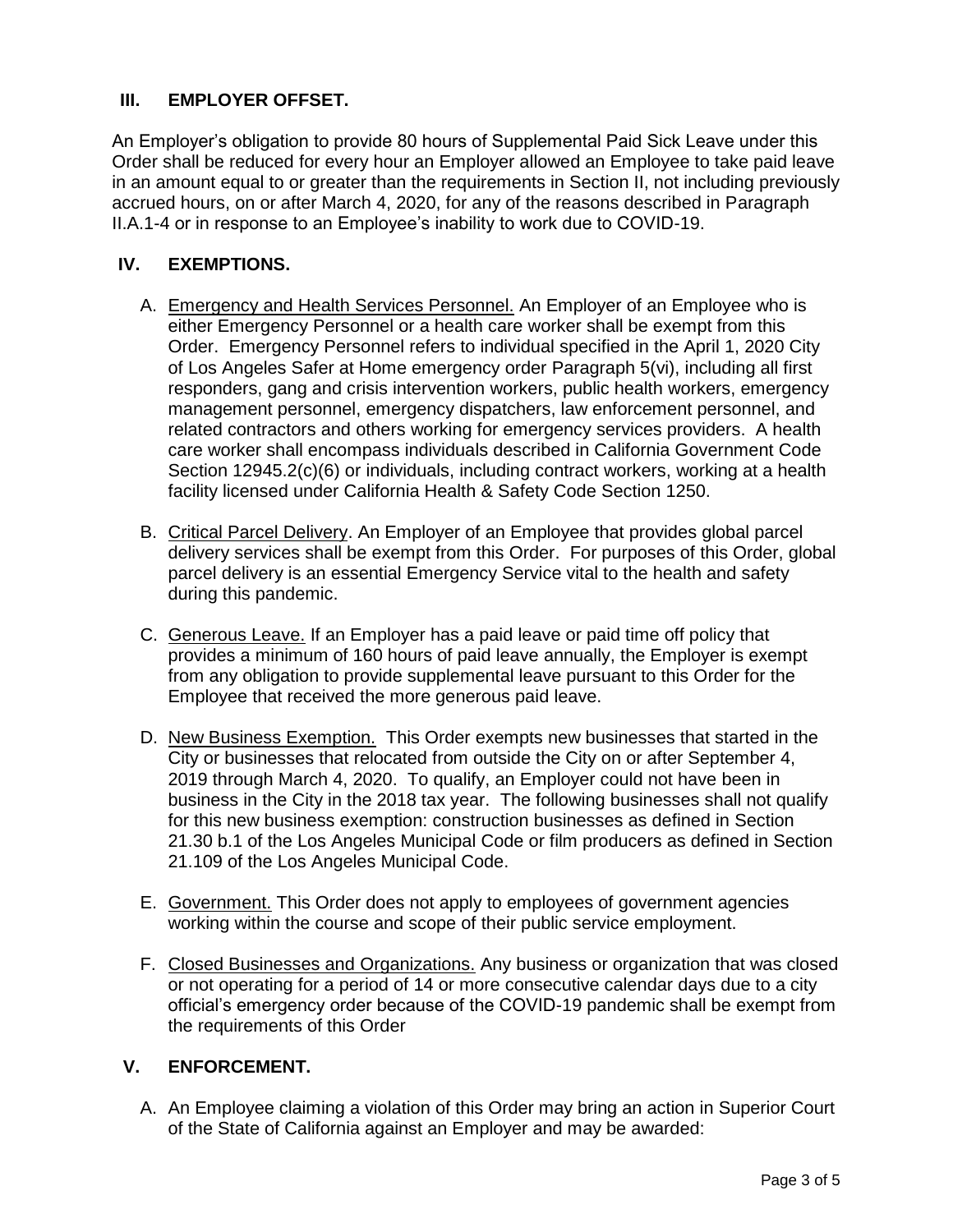1. Reinstatement to the position the Employee was discharged in violation of this Order.

2. Back pay and Supplemental Paid Sick Leave unlawfully withheld, calculated at the Employee's average rate of pay.

- 3. Other legal or equitable relief the court may deem appropriate.
- B. If an Employee is the prevailing party in any legal action taken pursuant to this Order, the court may award reasonable attorneys' fees and costs as part of the costs recoverable.

## **VI. RETALIATORY ACTION PROHIBITED.**

No Employer shall discharge, reduce in compensation or otherwise discriminate against any Employee for opposing any practice proscribed by this Order, for requesting to use or actually using Supplemental Paid Sick Leave under this Order, for participating in proceedings related to this Order, for seeking to enforce his or her rights under this Order by any lawful means, or for otherwise asserting rights under this Order.

#### **VII. NO WAIVER OF RIGHTS.**

Any waiver by an Employee of any or all of the provisions of this Order shall be deemed contrary to public policy and shall be void and unenforceable.

## **VIII. COEXISTENCE WITH OTHER AVAILABLE RELIEF FOR SPECIFIC DEPRIVATIONS OF PROTECTED RIGHTS.**

With the exception of rights and remedies provided to employees pursuant to federal aid packages, including, without limitation, the Families First Coronavirus Response Act (HR 6201), the provisions of this Order are in addition to or independent of any other rights, remedies, or procedures available under any other law and do not diminish, alter, or negate any other legal rights, remedies, or procedures available to an Employee.

# **IX. CONFLICTS.**

Nothing in this Order shall be interpreted or applied to create any power or duty in conflict with any federal or state law.

#### **X. SEVERABILITY.**

If any subsection, sentence, clause or phrase of this Order is for any reason held to be invalid or unconstitutional by a court of competent jurisdiction, such decision shall not affect the validity of the remaining portions of this Order. The City Council hereby declares that it would have adopted this Order and each and every subsection, sentence, clause and phrase thereof not declared invalid or unconstitutional, without regard to whether any portion of the Order would be subsequently declared invalid or unconstitutional.